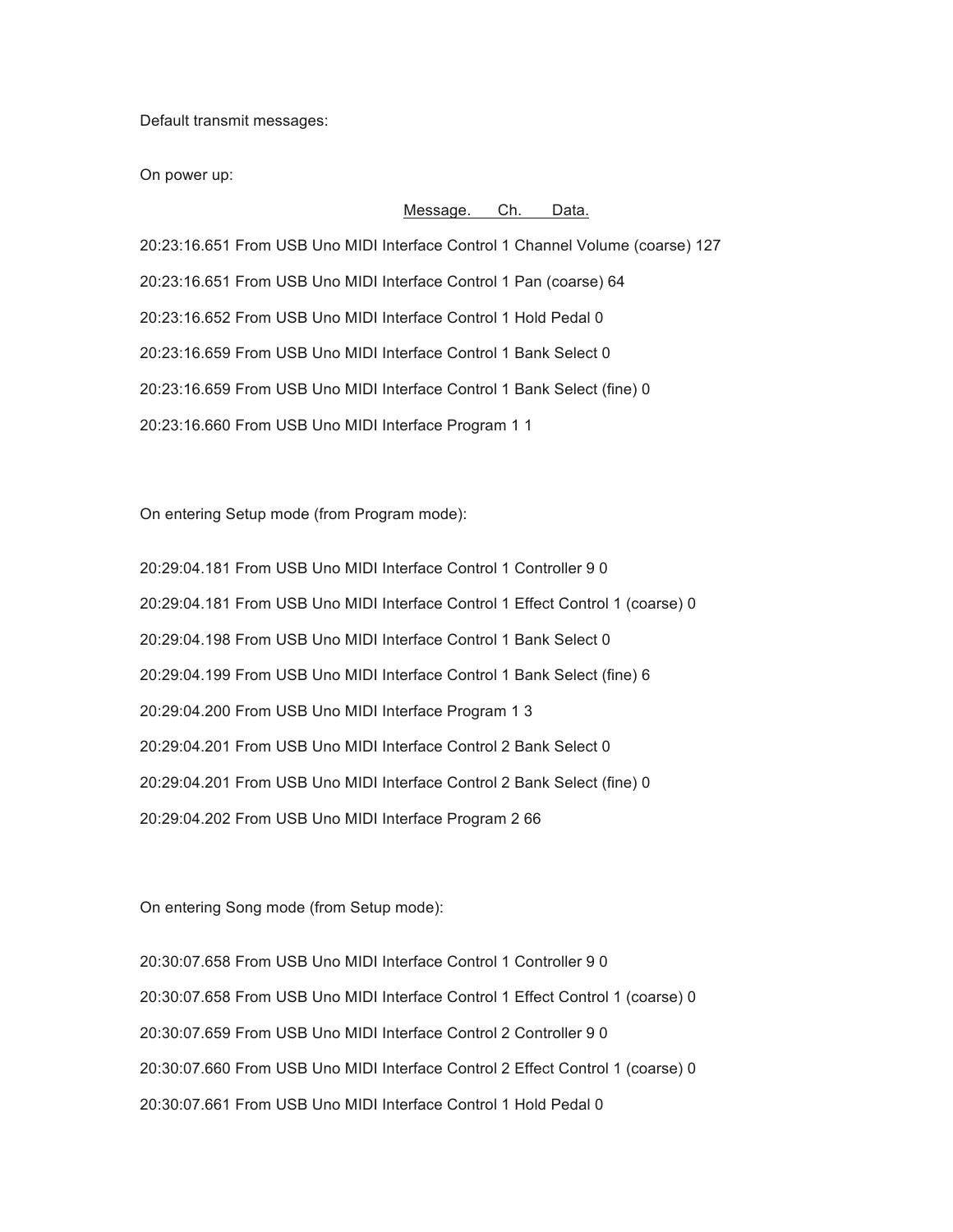20:30:07.662 From USB Uno MIDI Interface Control 2 Hold Pedal 0 20:30:07.667 From USB Uno MIDI Interface Control 1 Bank Select 0 20:30:07.667 From USB Uno MIDI Interface Control 1 Bank Select (fine) 0 20:30:07.668 From USB Uno MIDI Interface Program 1 1 20:30:07.672 From USB Uno MIDI Interface Control 2 Bank Select 0 20:30:07.672 From USB Uno MIDI Interface Control 2 Bank Select (fine) 1 20:30:07.675 From USB Uno MIDI Interface Program 2 124 20:30:07.677 From USB Uno MIDI Interface Control 1 Bank Select 0 20:30:07.680 From USB Uno MIDI Interface Control 1 Bank Select (fine) 0 20:30:07.683 From USB Uno MIDI Interface Program 1 33

## On entering Program mode (from Song mode)

20:35:44.178 From USB Uno MIDI Interface Control 1 Channel Volume (coarse) 127 20:35:44.178 From USB Uno MIDI Interface Control 1 Pan (coarse) 64 20:35:44.179 From USB Uno MIDI Interface Control 1 Expression (coarse) 127 20:35:44.180 From USB Uno MIDI Interface Control 2 Channel Volume (coarse) 127 20:35:44.181 From USB Uno MIDI Interface Control 2 Pan (coarse) 64 20:35:44.181 From USB Uno MIDI Interface Control 2 Expression (coarse) 127 20:35:44.182 From USB Uno MIDI Interface Control 3 Channel Volume (coarse) 127 20:35:44.183 From USB Uno MIDI Interface Control 3 Pan (coarse) 64 20:35:44.184 From USB Uno MIDI Interface Control 3 Expression (coarse) 127 20:35:44.185 From USB Uno MIDI Interface Control 4 Channel Volume (coarse) 127 20:35:44.185 From USB Uno MIDI Interface Control 4 Pan (coarse) 64 20:35:44.186 From USB Uno MIDI Interface Control 4 Expression (coarse) 127 20:35:44.187 From USB Uno MIDI Interface Control 5 Channel Volume (coarse) 127 20:35:44.187 From USB Uno MIDI Interface Control 5 Pan (coarse) 64 20:35:44.188 From USB Uno MIDI Interface Control 5 Expression (coarse) 127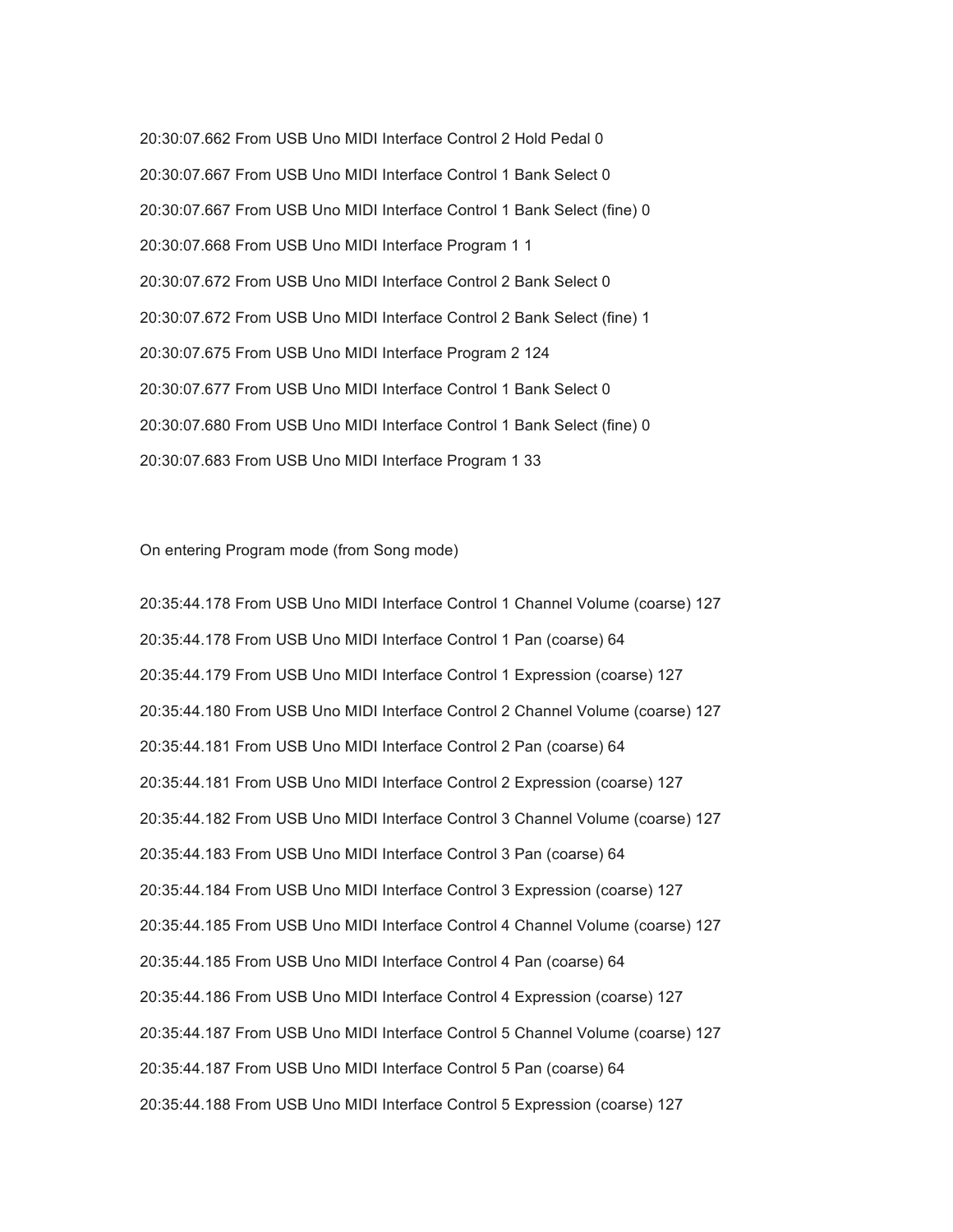20:35:44.189 From USB Uno MIDI Interface Control 6 Channel Volume (coarse) 127 20:35:44.190 From USB Uno MIDI Interface Control 6 Pan (coarse) 64 20:35:44.190 From USB Uno MIDI Interface Control 6 Expression (coarse) 127 20:35:44.191 From USB Uno MIDI Interface Control 7 Channel Volume (coarse) 127 20:35:44.192 From USB Uno MIDI Interface Control 7 Pan (coarse) 64 20:35:44.192 From USB Uno MIDI Interface Control 7 Expression (coarse) 127 20:35:44.194 From USB Uno MIDI Interface Control 8 Channel Volume (coarse) 127 20:35:44.194 From USB Uno MIDI Interface Control 8 Pan (coarse) 64 20:35:44.195 From USB Uno MIDI Interface Control 8 Expression (coarse) 127 20:35:44.196 From USB Uno MIDI Interface Control 9 Channel Volume (coarse) 127 20:35:44.196 From USB Uno MIDI Interface Control 9 Pan (coarse) 64 20:35:44.197 From USB Uno MIDI Interface Control 9 Expression (coarse) 127 20:35:44.198 From USB Uno MIDI Interface Control 10 Channel Volume (coarse) 127 20:35:44.198 From USB Uno MIDI Interface Control 10 Pan (coarse) 64 20:35:44.199 From USB Uno MIDI Interface Control 10 Expression (coarse) 127 20:35:44.200 From USB Uno MIDI Interface Control 11 Channel Volume (coarse) 127 20:35:44.201 From USB Uno MIDI Interface Control 11 Pan (coarse) 64 20:35:44.201 From USB Uno MIDI Interface Control 11 Expression (coarse) 127 20:35:44.202 From USB Uno MIDI Interface Control 12 Channel Volume (coarse) 127 20:35:44.203 From USB Uno MIDI Interface Control 12 Pan (coarse) 64 20:35:44.204 From USB Uno MIDI Interface Control 12 Expression (coarse) 127 20:35:44.204 From USB Uno MIDI Interface Control 13 Channel Volume (coarse) 127 20:35:44.205 From USB Uno MIDI Interface Control 13 Pan (coarse) 64 20:35:44.206 From USB Uno MIDI Interface Control 13 Expression (coarse) 127 20:35:44.207 From USB Uno MIDI Interface Control 14 Channel Volume (coarse) 127 20:35:44.207 From USB Uno MIDI Interface Control 14 Pan (coarse) 64 20:35:44.208 From USB Uno MIDI Interface Control 14 Expression (coarse) 127 20:35:44.209 From USB Uno MIDI Interface Control 15 Channel Volume (coarse) 127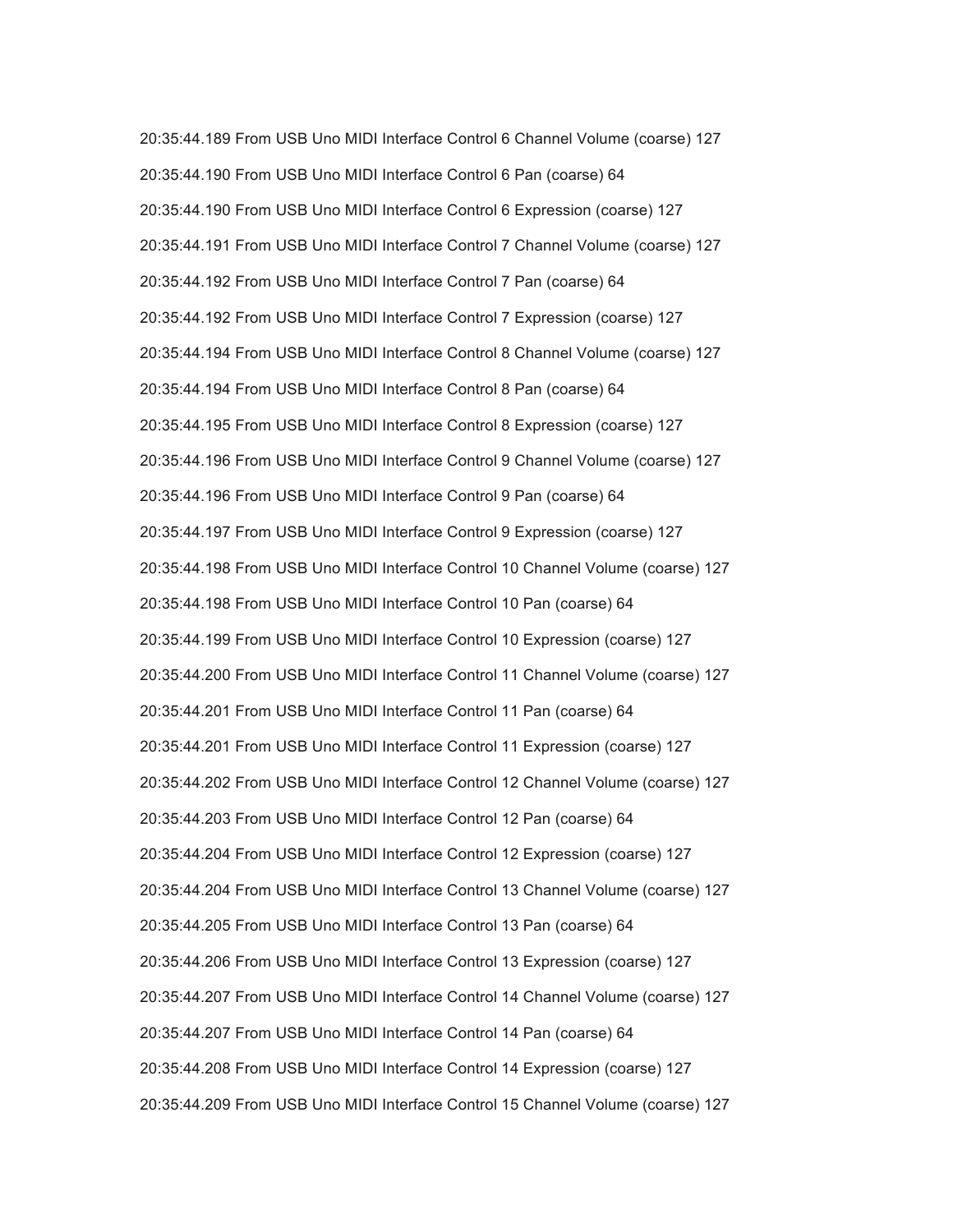20:35:44.210 From USB Uno MIDI Interface Control 15 Pan (coarse) 64 20:35:44.210 From USB Uno MIDI Interface Control 15 Expression (coarse) 127 20:35:44.211 From USB Uno MIDI Interface Control 16 Channel Volume (coarse) 127 20:35:44.212 From USB Uno MIDI Interface Control 16 Pan (coarse) 64 20:35:44.213 From USB Uno MIDI Interface Control 16 Expression (coarse) 127

On entering Master mode (from Setup mode):

20:33:38.606 From USB Uno MIDI Interface Control 1 Controller 9 0 20:33:38.606 From USB Uno MIDI Interface Control 1 Effect Control 1 (coarse) 0 20:33:38.607 From USB Uno MIDI Interface Control 2 Controller 9 0 20:33:38.608 From USB Uno MIDI Interface Control 2 Effect Control 1 (coarse) 0 20:33:38.609 From USB Uno MIDI Interface Control 1 Hold Pedal 0 20:33:38.610 From USB Uno MIDI Interface Control 2 Hold Pedal 0 20:33:38.616 From USB Uno MIDI Interface Control 1 Bank Select 0 20:33:38.617 From USB Uno MIDI Interface Control 1 Bank Select (fine) 0 20:33:38.617 From USB Uno MIDI Interface Program 1 1 20:33:38.628 From USB Uno MIDI Interface Control 2 Bank Select 0 20:33:38.628 From USB Uno MIDI Interface Control 2 Bank Select (fine) 1 20:33:38.630 From USB Uno MIDI Interface Program 2 124 20:33:38.633 From USB Uno MIDI Interface Control 1 Bank Select 0 20:33:38.634 From USB Uno MIDI Interface Control 1 Bank Select (fine) 0 20:33:38.636 From USB Uno MIDI Interface Program 1 33

On entering Master mode (from Song mode):

20:42:08.400 From USB Uno MIDI Interface Control 1 Channel Volume (coarse) 127 20:42:08.401 From USB Uno MIDI Interface Control 1 Pan (coarse) 64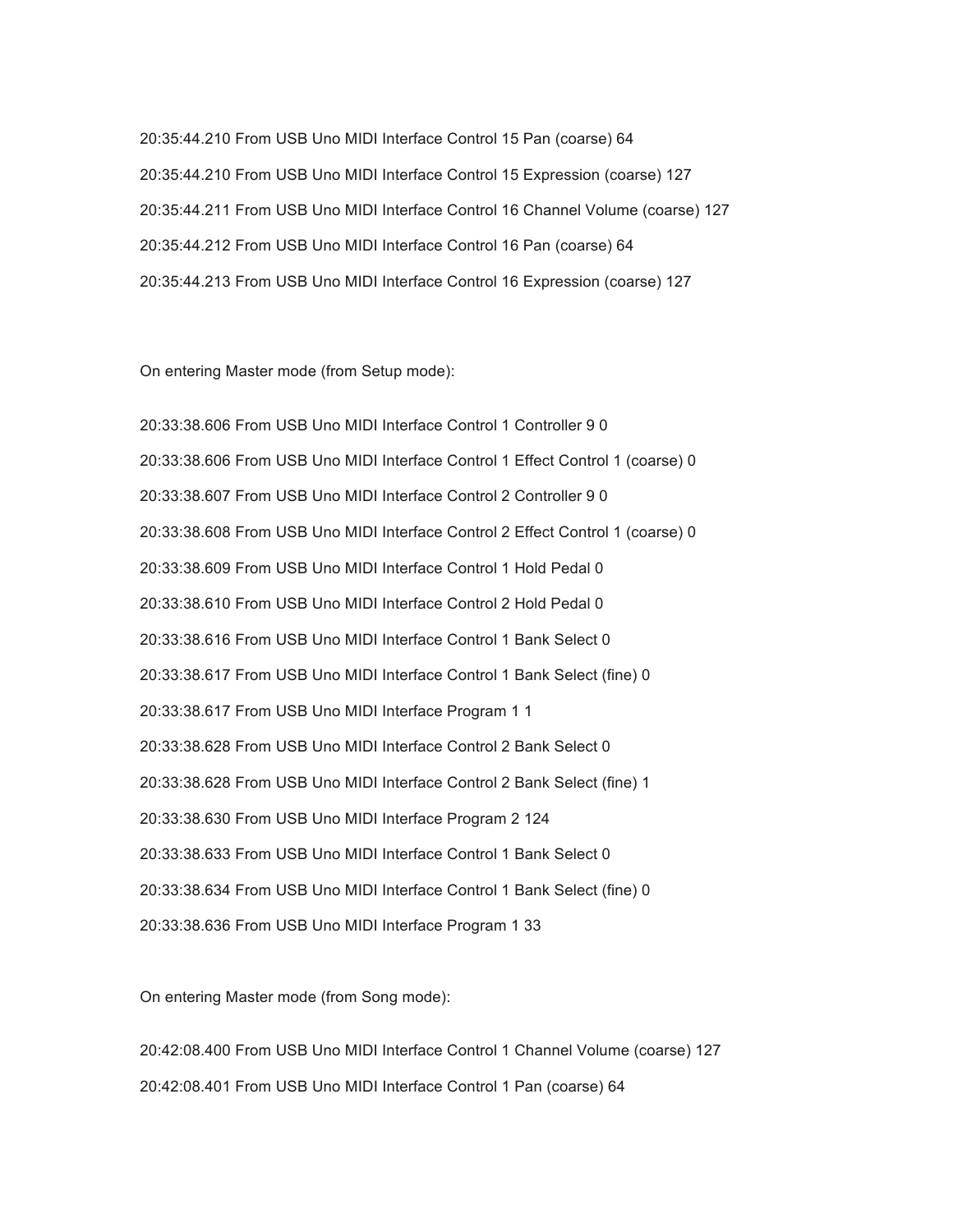20:42:08.402 From USB Uno MIDI Interface Control 1 Expression (coarse) 127 20:42:08.402 From USB Uno MIDI Interface Control 2 Channel Volume (coarse) 127 20:42:08.403 From USB Uno MIDI Interface Control 2 Pan (coarse) 64 20:42:08.404 From USB Uno MIDI Interface Control 2 Expression (coarse) 127 20:42:08.405 From USB Uno MIDI Interface Control 3 Channel Volume (coarse) 127 20:42:08.406 From USB Uno MIDI Interface Control 3 Pan (coarse) 64 20:42:08.406 From USB Uno MIDI Interface Control 3 Expression (coarse) 127 20:42:08.407 From USB Uno MIDI Interface Control 4 Channel Volume (coarse) 127 20:42:08.408 From USB Uno MIDI Interface Control 4 Pan (coarse) 64 20:42:08.408 From USB Uno MIDI Interface Control 4 Expression (coarse) 127 20:42:08.409 From USB Uno MIDI Interface Control 5 Channel Volume (coarse) 127 20:42:08.410 From USB Uno MIDI Interface Control 5 Pan (coarse) 64 20:42:08.410 From USB Uno MIDI Interface Control 5 Expression (coarse) 127 20:42:08.411 From USB Uno MIDI Interface Control 6 Channel Volume (coarse) 127 20:42:08.412 From USB Uno MIDI Interface Control 6 Pan (coarse) 64 20:42:08.413 From USB Uno MIDI Interface Control 6 Expression (coarse) 127 20:42:08.414 From USB Uno MIDI Interface Control 7 Channel Volume (coarse) 127 20:42:08.414 From USB Uno MIDI Interface Control 7 Pan (coarse) 64 20:42:08.415 From USB Uno MIDI Interface Control 7 Expression (coarse) 127 20:42:08.416 From USB Uno MIDI Interface Control 8 Channel Volume (coarse) 127 20:42:08.417 From USB Uno MIDI Interface Control 8 Pan (coarse) 64 20:42:08.417 From USB Uno MIDI Interface Control 8 Expression (coarse) 127 20:42:08.418 From USB Uno MIDI Interface Control 9 Channel Volume (coarse) 127 20:42:08.419 From USB Uno MIDI Interface Control 9 Pan (coarse) 64 20:42:08.419 From USB Uno MIDI Interface Control 9 Expression (coarse) 127 20:42:08.420 From USB Uno MIDI Interface Control 10 Channel Volume (coarse) 127 20:42:08.421 From USB Uno MIDI Interface Control 10 Pan (coarse) 64 20:42:08.422 From USB Uno MIDI Interface Control 10 Expression (coarse) 127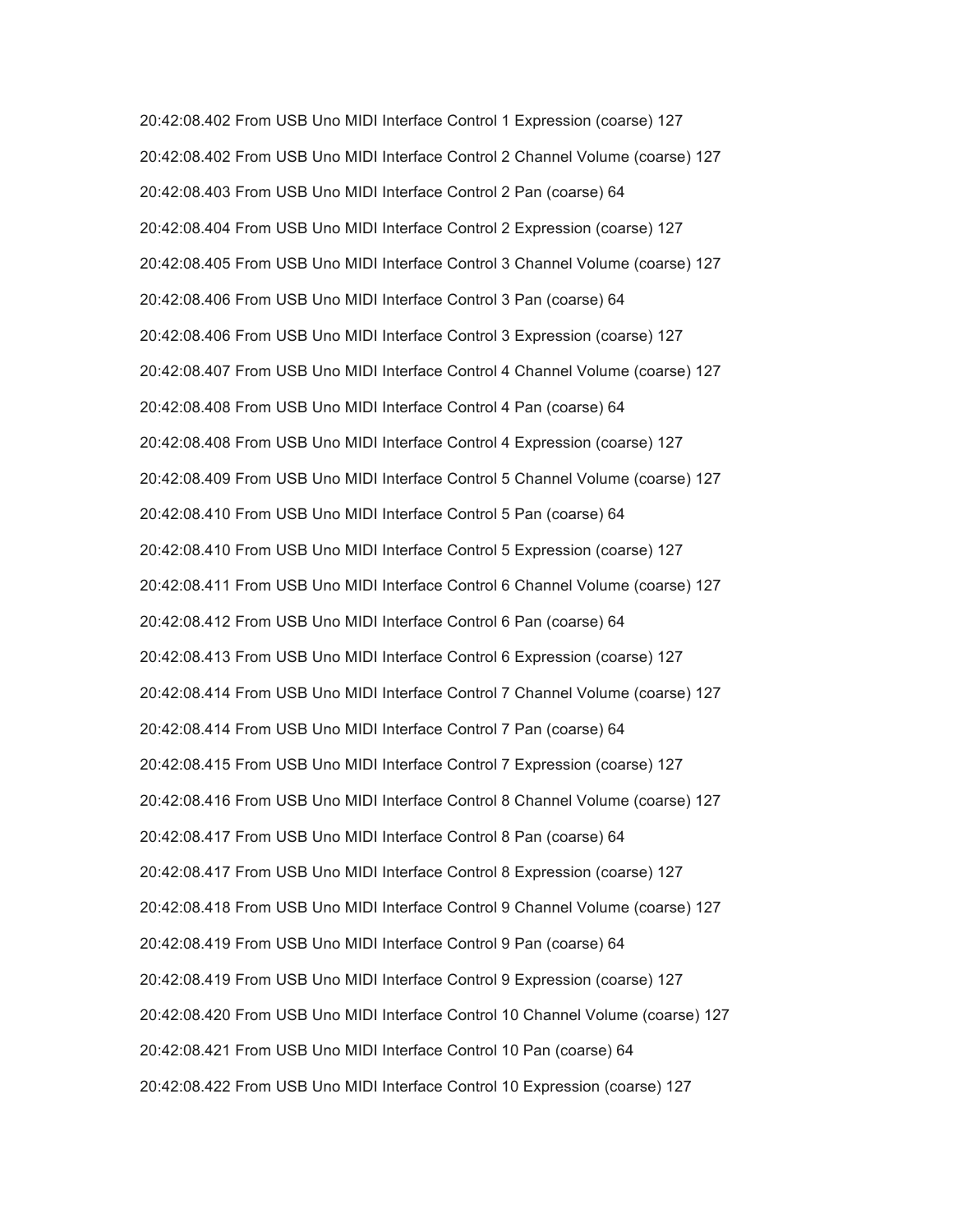20:42:08.422 From USB Uno MIDI Interface Control 11 Channel Volume (coarse) 127 20:42:08.423 From USB Uno MIDI Interface Control 11 Pan (coarse) 64 20:42:08.424 From USB Uno MIDI Interface Control 11 Expression (coarse) 127 20:42:08.425 From USB Uno MIDI Interface Control 12 Channel Volume (coarse) 127 20:42:08.425 From USB Uno MIDI Interface Control 12 Pan (coarse) 64 20:42:08.426 From USB Uno MIDI Interface Control 12 Expression (coarse) 127 20:42:08.427 From USB Uno MIDI Interface Control 13 Channel Volume (coarse) 127 20:42:08.428 From USB Uno MIDI Interface Control 13 Pan (coarse) 64 20:42:08.428 From USB Uno MIDI Interface Control 13 Expression (coarse) 127 20:42:08.429 From USB Uno MIDI Interface Control 14 Channel Volume (coarse) 127 20:42:08.430 From USB Uno MIDI Interface Control 14 Pan (coarse) 64 20:42:08.430 From USB Uno MIDI Interface Control 14 Expression (coarse) 127 20:42:08.431 From USB Uno MIDI Interface Control 15 Channel Volume (coarse) 127 20:42:08.432 From USB Uno MIDI Interface Control 15 Pan (coarse) 64 20:42:08.433 From USB Uno MIDI Interface Control 15 Expression (coarse) 127 20:42:08.434 From USB Uno MIDI Interface Control 16 Channel Volume (coarse) 127 20:42:08.434 From USB Uno MIDI Interface Control 16 Pan (coarse) 64 20:42:08.435 From USB Uno MIDI Interface Control 16 Expression (coarse) 127

On entering MIDI mode (from setup mode):

20:42:42.619 From USB Uno MIDI Interface Control 1 Controller 9 0 20:42:42.621 From USB Uno MIDI Interface Control 1 Effect Control 1 (coarse) 0 20:42:42.621 From USB Uno MIDI Interface Control 2 Controller 9 0 20:42:42.621 From USB Uno MIDI Interface Control 2 Effect Control 1 (coarse) 0 20:42:42.622 From USB Uno MIDI Interface Control 1 Hold Pedal 0 20:42:42.623 From USB Uno MIDI Interface Control 2 Hold Pedal 0 20:42:42.630 From USB Uno MIDI Interface Control 1 Bank Select 0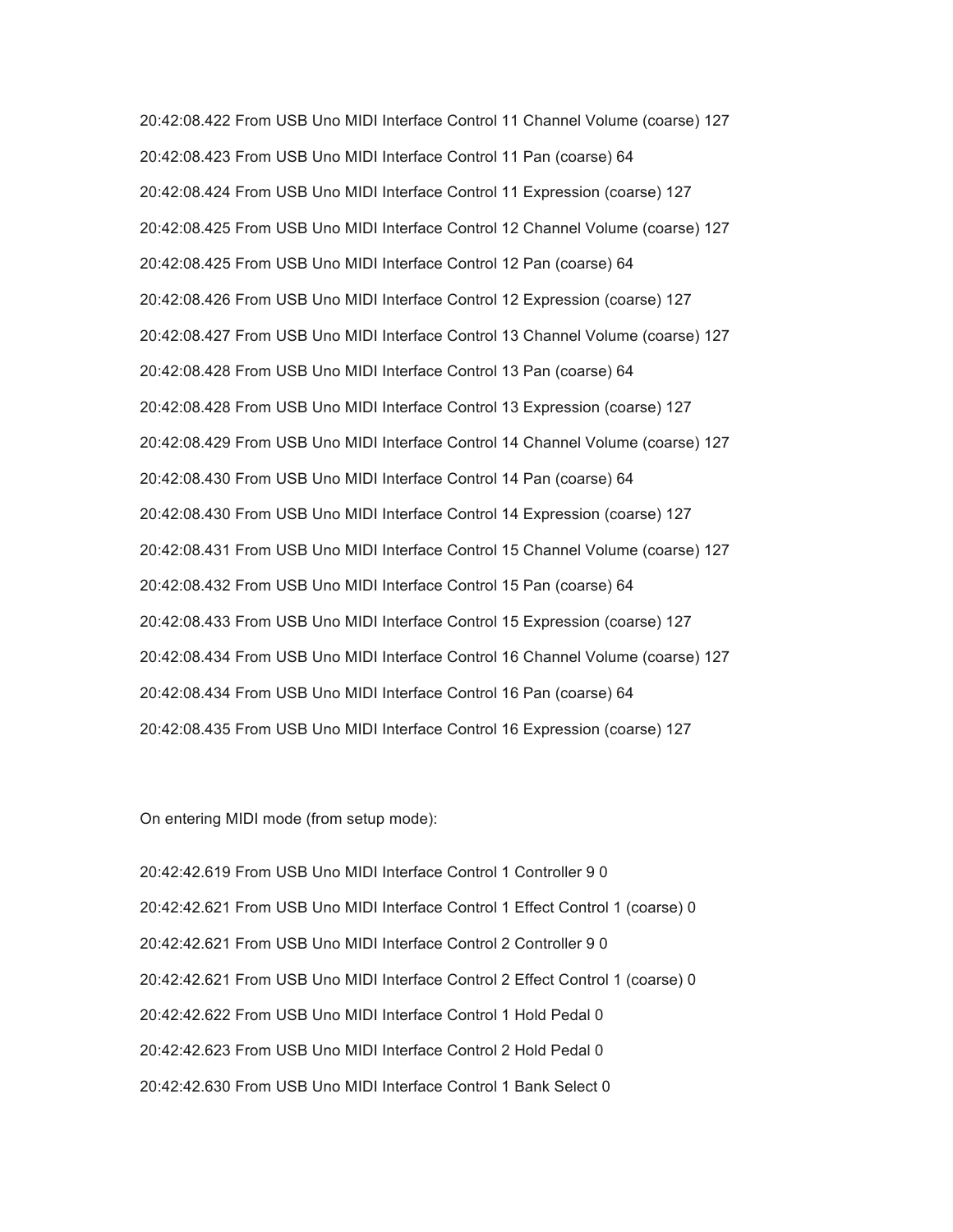20:42:42.631 From USB Uno MIDI Interface Control 1 Bank Select (fine) 0 20:42:42.632 From USB Uno MIDI Interface Program 1 1 20:42:42.642 From USB Uno MIDI Interface Control 2 Bank Select 0 20:42:42.643 From USB Uno MIDI Interface Control 2 Bank Select (fine) 1 20:42:42.645 From USB Uno MIDI Interface Program 2 124 20:42:42.648 From USB Uno MIDI Interface Control 1 Bank Select 0 20:42:42.649 From USB Uno MIDI Interface Control 1 Bank Select (fine) 0 20:42:42.652 From USB Uno MIDI Interface Program 1 33

On entering MIDI mode (from Song mode):

20:43:34.580 From USB Uno MIDI Interface Control 1 Channel Volume (coarse) 127 20:43:34.581 From USB Uno MIDI Interface Control 1 Pan (coarse) 64 20:43:34.581 From USB Uno MIDI Interface Control 1 Expression (coarse) 127 20:43:34.582 From USB Uno MIDI Interface Control 2 Channel Volume (coarse) 127 20:43:34.583 From USB Uno MIDI Interface Control 2 Pan (coarse) 64 20:43:34.584 From USB Uno MIDI Interface Control 2 Expression (coarse) 127 20:43:34.584 From USB Uno MIDI Interface Control 3 Channel Volume (coarse) 127 20:43:34.585 From USB Uno MIDI Interface Control 3 Pan (coarse) 64 20:43:34.587 From USB Uno MIDI Interface Control 3 Expression (coarse) 127 20:43:34.587 From USB Uno MIDI Interface Control 4 Channel Volume (coarse) 127 20:43:34.587 From USB Uno MIDI Interface Control 4 Pan (coarse) 64 20:43:34.588 From USB Uno MIDI Interface Control 4 Expression (coarse) 127 20:43:34.589 From USB Uno MIDI Interface Control 5 Channel Volume (coarse) 127 20:43:34.590 From USB Uno MIDI Interface Control 5 Pan (coarse) 64 20:43:34.590 From USB Uno MIDI Interface Control 5 Expression (coarse) 127 20:43:34.591 From USB Uno MIDI Interface Control 6 Channel Volume (coarse) 127 20:43:34.592 From USB Uno MIDI Interface Control 6 Pan (coarse) 64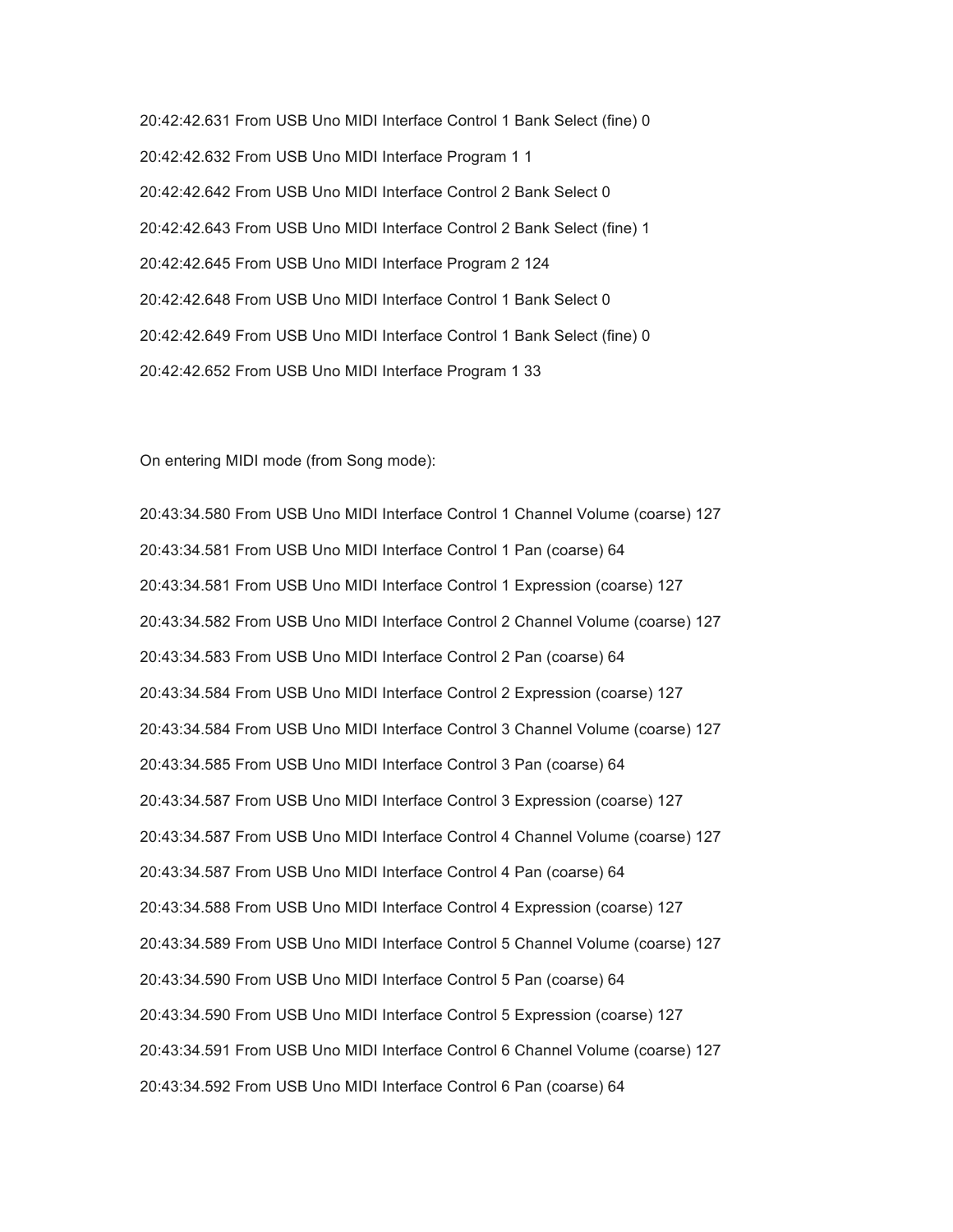20:43:34.592 From USB Uno MIDI Interface Control 6 Expression (coarse) 127 20:43:34.593 From USB Uno MIDI Interface Control 7 Channel Volume (coarse) 127 20:43:34.594 From USB Uno MIDI Interface Control 7 Pan (coarse) 64 20:43:34.595 From USB Uno MIDI Interface Control 7 Expression (coarse) 127 20:43:34.596 From USB Uno MIDI Interface Control 8 Channel Volume (coarse) 127 20:43:34.596 From USB Uno MIDI Interface Control 8 Pan (coarse) 64 20:43:34.597 From USB Uno MIDI Interface Control 8 Expression (coarse) 127 20:43:34.598 From USB Uno MIDI Interface Control 9 Channel Volume (coarse) 127 20:43:34.598 From USB Uno MIDI Interface Control 9 Pan (coarse) 64 20:43:34.599 From USB Uno MIDI Interface Control 9 Expression (coarse) 127 20:43:34.600 From USB Uno MIDI Interface Control 10 Channel Volume (coarse) 127 20:43:34.601 From USB Uno MIDI Interface Control 10 Pan (coarse) 64 20:43:34.601 From USB Uno MIDI Interface Control 10 Expression (coarse) 127 20:43:34.602 From USB Uno MIDI Interface Control 11 Channel Volume (coarse) 127 20:43:34.603 From USB Uno MIDI Interface Control 11 Pan (coarse) 64 20:43:34.603 From USB Uno MIDI Interface Control 11 Expression (coarse) 127 20:43:34.604 From USB Uno MIDI Interface Control 12 Channel Volume (coarse) 127 20:43:34.605 From USB Uno MIDI Interface Control 12 Pan (coarse) 64 20:43:34.606 From USB Uno MIDI Interface Control 12 Expression (coarse) 127 20:43:34.607 From USB Uno MIDI Interface Control 13 Channel Volume (coarse) 127 20:43:34.607 From USB Uno MIDI Interface Control 13 Pan (coarse) 64 20:43:34.608 From USB Uno MIDI Interface Control 13 Expression (coarse) 127 20:43:34.609 From USB Uno MIDI Interface Control 14 Channel Volume (coarse) 127 20:43:34.610 From USB Uno MIDI Interface Control 14 Pan (coarse) 64 20:43:34.610 From USB Uno MIDI Interface Control 14 Expression (coarse) 127 20:43:34.611 From USB Uno MIDI Interface Control 15 Channel Volume (coarse) 127 20:43:34.612 From USB Uno MIDI Interface Control 15 Pan (coarse) 64 20:43:34.612 From USB Uno MIDI Interface Control 15 Expression (coarse) 127